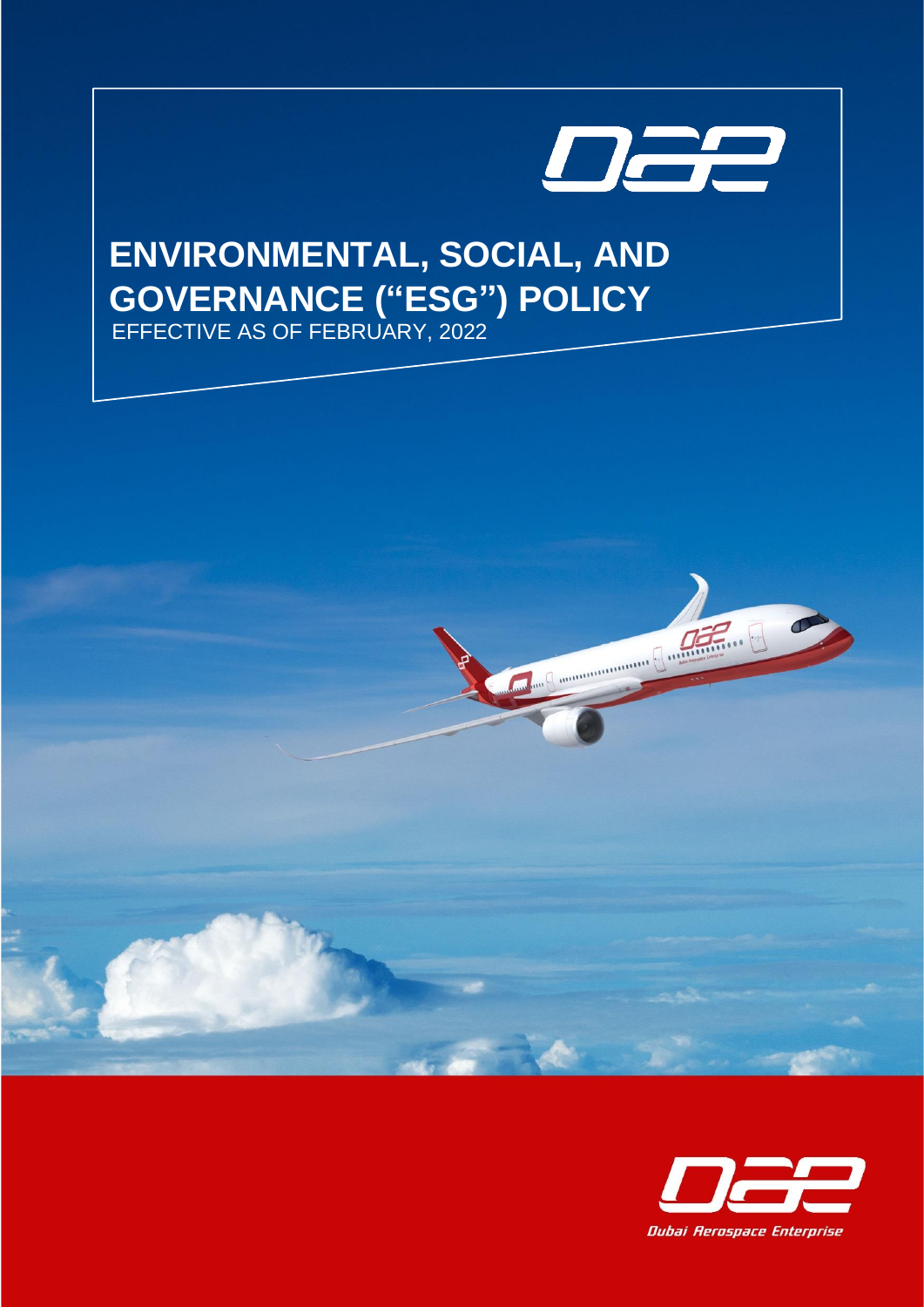### **INTRODUCTION**

#### **About DAE**

Dubai Aerospace Enterprise (DAE) Ltd ("**DAE**", "**we**", or the "**Company**") is a globally recognized aviation services corporation with two divisions: Aircraft Leasing and Engineering. Headquartered in Dubai, DAE serves over 170 airline customers in over 65 countries from its seven office locations in Dubai, Dublin, Amman, Singapore, Miami, New York, and Seattle.

DAE's award-winning Aircraft Leasing division has an owned, managed, committed, and mandated to manage fleet of approximately 425 Airbus, ATR and Boeing aircraft with a fleet value exceeding US\$16 billion, as of January 2022. DAE's Engineering division serves customers in Europe, Middle East, Africa, and South Asia from its state-of-the-art facility accommodating up to 17 wide and narrow body aircraft. It is authorized to work on 13 aircraft types and has regulatory approval from over 25 regulators globally. More information can be found on the Company's web site at www.dubaiaerospace.com.

#### **Policy Purpose**

This ESG Policy (the "**Policy**") details DAE's commitment to responsible business practices, specifically in the areas of:

- Environmental Stewardship;
- Social Responsibility; and
- Governance, Ethics, and Compliance.

The Policy seeks to formalize our commitments to integrate ESG factors into our business as we strive to build a sustainable, equitable, and ethical business through our ESG commitments.

#### **Principles and Strategy**

By embedding ESG into our operations, we create value for our business by expanding our value proposition, deepening our stakeholder relationships, attracting and retaining talent, and reducing our capital costs through sustainable financing.

ESG will be a defining theme for corporates over the coming decade, and DAE is committed to becoming a more sustainable company. As a global aviation services company, we recognize the role we play in reducing our industry's global greenhouse emissions to ensure that the aviation industry reaches net zero by 2050, in line with IATA targets.

Our Core ESG Strategy centres around three key themes:

- **TRANSPARENCY**
- **INNOVATION AND BUSINESS INTEGRATION**
- **IMPLEMENTATION AND ACCOUNTABILITY**

#### **Oversight and Implementation**

DAE's ESG Working Group has direct oversight over DAE's ESG program. The ESG Working Group reports directly to the Chief Executive Officer. The ESG Working Group supports DAE's business strategy by setting goals that are informed by our stakeholder community and are supported by our senior leadership team. The ESG Working Group tracks our ESG performance and reports annually to our stakeholder group.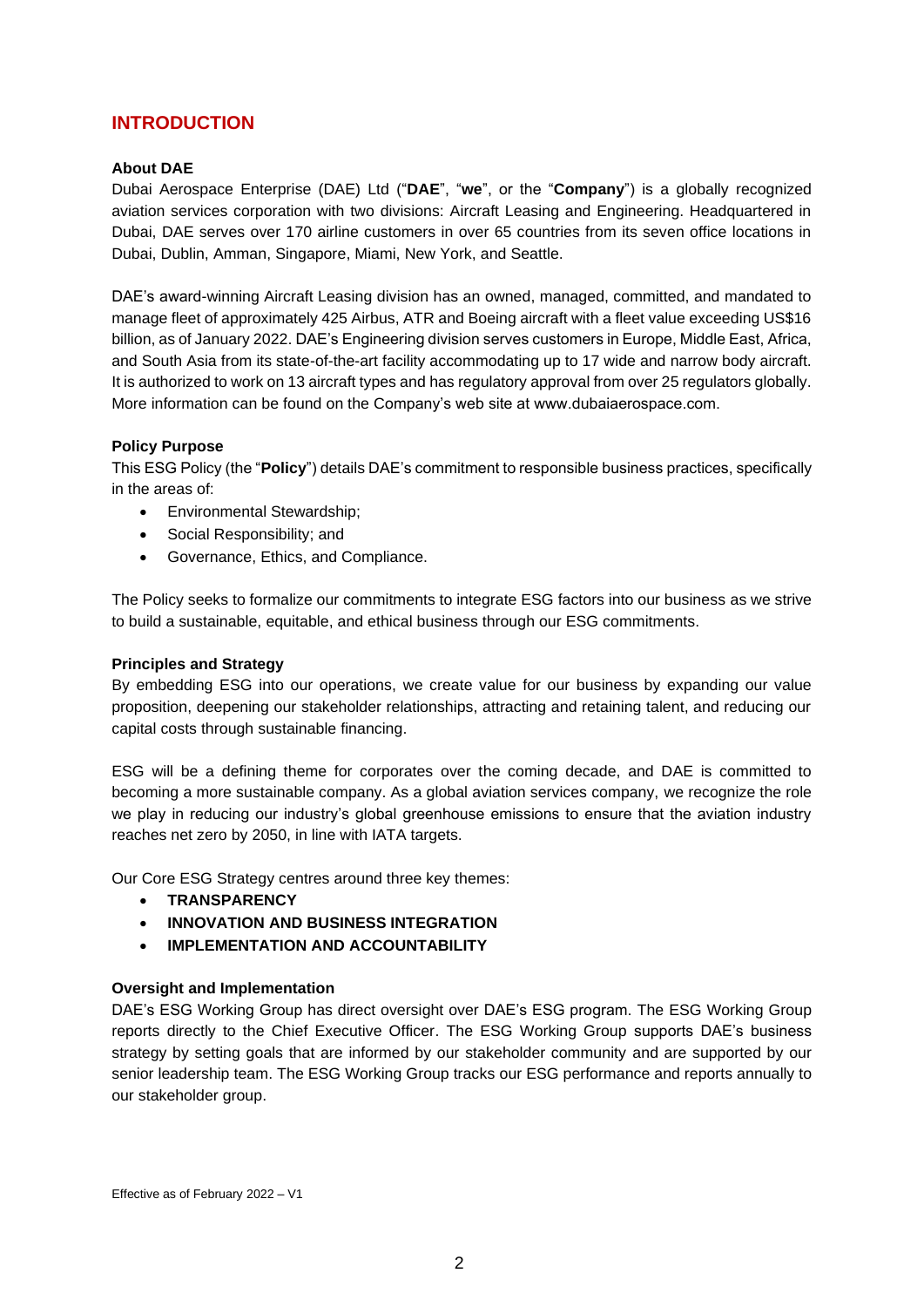## **ENVIRONMENTAL STEWARDSHIP**

Our Policy aim is to effectively manage our greenhouse gas (GHG) emissions across the business.

The depletion of natural resources and the threat of climate change have raised legitimate concerns about the environment, and the potential financial impacts on our business. We will take the following steps to manage our GHG emissions:

- DAE will deploy its capital to acquire modern, efficient assets that meet our customers' needs and lower the carbon intensity of our fleet
- DAE will seek and deploy innovative technologies to enhance the resilience of our buildings and maximise their environmental efficiency
- DAE will engage with its industry peers, customers, and suppliers, as well as other internal and external stakeholders to drive sustainable innovation and systemic change

### **SOCIAL RESPONSIBILITY**

Our Policy aim is to maintain an inclusive, equitable, and diverse workplace that attracts and retains top talent and fosters an outstanding work culture.

DAE is proud to be a diverse and inclusive employer. We truly understand the competitive advantage and commercial benefits of having a diverse work culture, just as we also understand the positive impact this has on employees, communities, and society. We will take the following steps to maintain a socially responsible workplace:

- DAE will pay competitively within each market that we operate, as well as providing what we consider to be a strong benefit package to our employees
- DAE will seek to maintain a positive workplace environment, free from discrimination, harassment, and promoting fairness and equality, in accordance with our [Code of Conduct](https://dubaiaerospace.com/wp-content/uploads/2021/06/DAE-Code-of-Conduct-Feb-2021.pdf)
- DAE will engage with employees, contractors, and suppliers around safety, health, and wellness

## **GOVERNANCE, ETHICS, AND COMPLIANCE**

Our Policy aim is to maintain strong oversight, transparency, and risk management in compliance with the letter and the spirit of all applicable laws and regulations in the jurisdictions in which we operate.

DAE is committed to good corporate governance, which helps us compete more effectively, sustain success and build long-term shareholder value. We will take the following steps to continually focus on fostering good corporate governance:

- DAE will maintain strong corporate governance policies, procedures, and practices fostering board stewardship, management accountability, and proactive risk management
- DAE will maintain high ethical standards for all our directors, employees, and contractors, all of whom are expected to conduct themselves in accordance with the highest ethical and moral standards, as informed by our [Code of Conduct](https://dubaiaerospace.com/wp-content/uploads/2021/06/DAE-Code-of-Conduct-Feb-2021.pdf)
- DAE will foster strong stakeholder relationships through transparency, open communication, and active engagement with stakeholder inputs, in accordance with our [Stakeholder](https://dubaiaerospace.com/wp-content/uploads/2022/02/DAE-Stakeholder-Policy-V1-Feb-2022.pdf)  [Engagement Policy](https://dubaiaerospace.com/wp-content/uploads/2022/02/DAE-Stakeholder-Policy-V1-Feb-2022.pdf)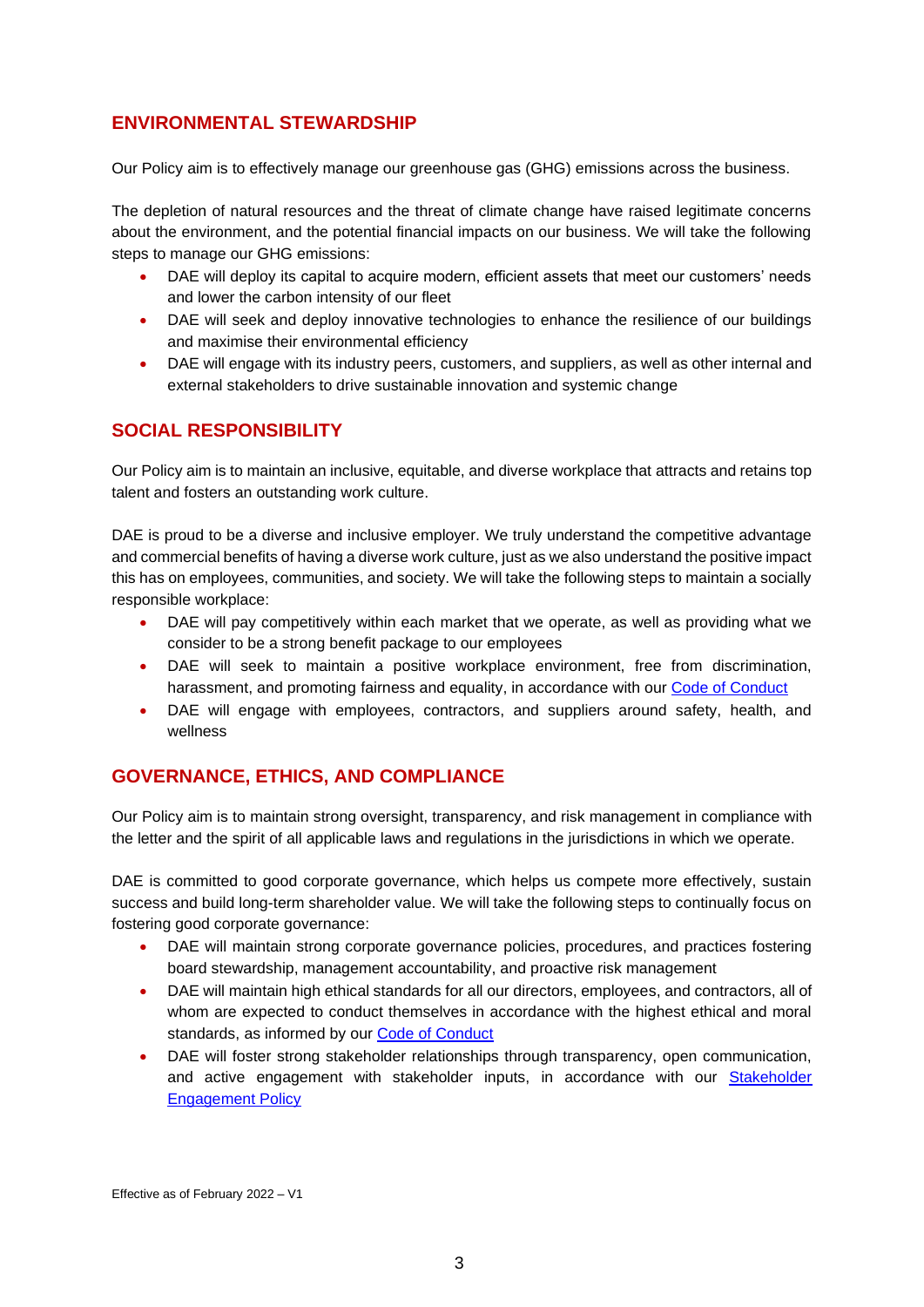### **MONITORING AND REPORTING**

Our Policy aim is to provide effective, transparent, and impactful ESG reporting to DAE's stakeholders.

DAE firmly believes that transparent and balanced reporting is vital to ensuring that DAE is accountable to its stakeholders for its actions, and we will take the following steps to achieve this Policy's aim:

- DAE will report to stakeholders on an annual basis, in the first quarter after the end of a financial year on material ESG matters
- DAE will continue to engage with its stakeholders, in accordance with its **Stakeholder** [Engagement Policy,](https://dubaiaerospace.com/wp-content/uploads/2022/02/DAE-Stakeholder-Policy-V1-Feb-2022.pdf) to ensure that the ESG Working Group's assessment of materiality in the context of ESG matters is aligned with that of the consumers of our ESG reporting
- DAE will standardise its reporting to global best practices, with due regard for regulatory standards as they apply to DAE's operations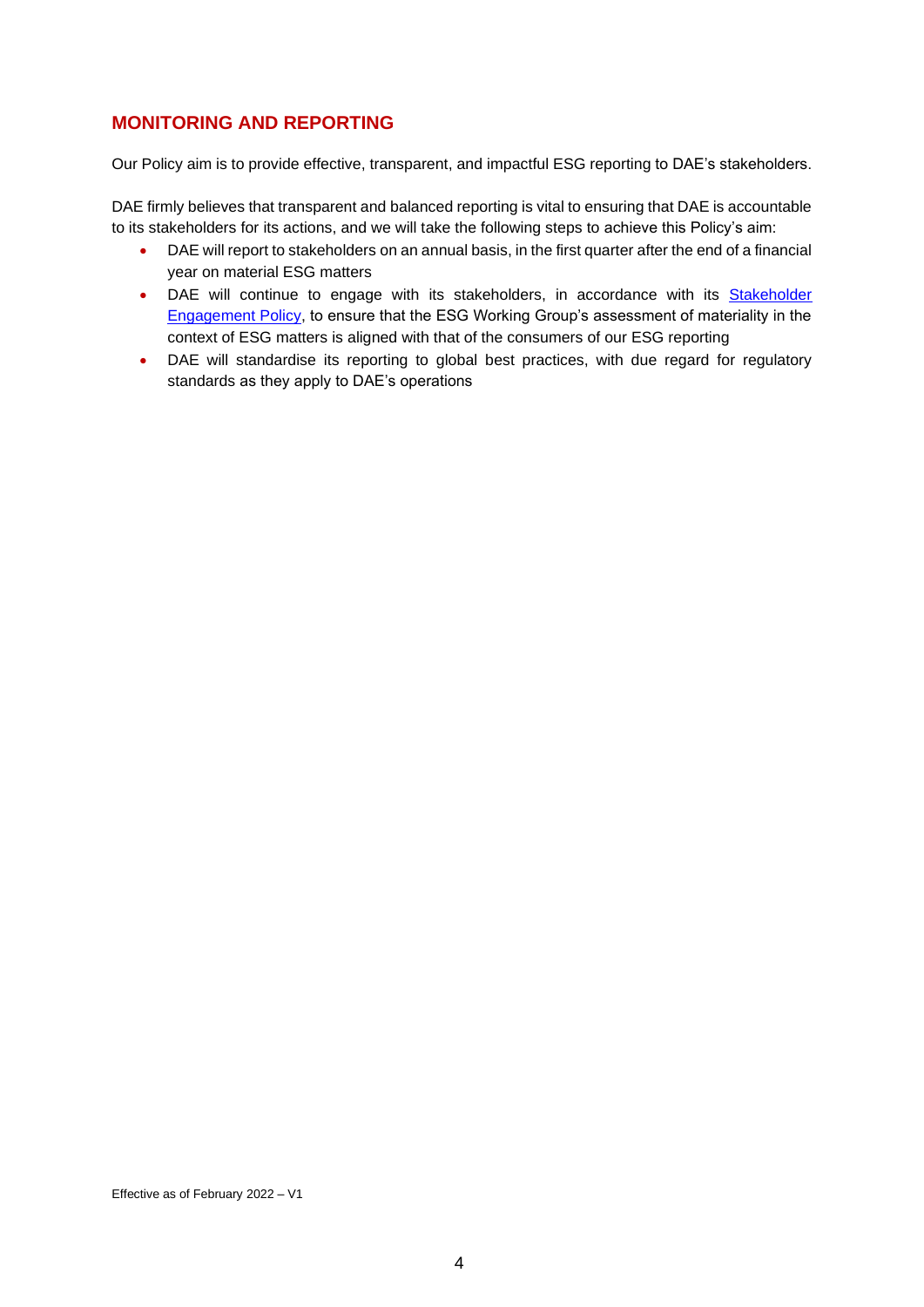## **ASSESSMENT OF KEY TRANSITIONAL RISKS**

| <b>Risk Type</b>                     | <b>Risk Description</b>                                                                                                                                               | <b>Potential Financial Impact</b>                                                                                                                                                                                                                                                                                                                               | <b>Potential Risk Management</b>                                                                                                                                                                                                                                                                                                                          |
|--------------------------------------|-----------------------------------------------------------------------------------------------------------------------------------------------------------------------|-----------------------------------------------------------------------------------------------------------------------------------------------------------------------------------------------------------------------------------------------------------------------------------------------------------------------------------------------------------------|-----------------------------------------------------------------------------------------------------------------------------------------------------------------------------------------------------------------------------------------------------------------------------------------------------------------------------------------------------------|
| <b>Policy</b>                        | Increasing regulation<br>and government policy<br>designed to combat<br>climate change has the<br>potential to materially<br>impact aviation and<br>travel industries | Increasing cost and complexity of<br>regulatory compliance for airline customers<br>across various markets may impact airline<br>customers' ability to make lease payments,<br>causing an increase in lease defaults                                                                                                                                            | DAE continues to invest in fuel efficient,<br>new technology aircraft and progressively<br>decommission older aircraft to support our<br>airline customers to manage their<br>requirements to meet regulatory changes                                                                                                                                     |
| <b>Policy</b>                        | <b>Pricing GHG</b><br>Emissions and<br>increases in carbon<br>taxes                                                                                                   | Increasing cost of doing business which<br>may materially impact margins for DAE's<br>business (notably DAE Engineering), and<br>increasing the cost for our airline<br>customers which may impact airline<br>customers' ability to make lease payments,<br>causing an increase in lease defaults                                                               | DAE continues to invest in fuel efficient,<br>new technology aircraft and progressively<br>decommission older aircraft to support our<br>airline customers to manage their<br>requirements to meet regulatory changes.<br>DAE is also working proactively with its<br>stakeholders and business lines to reduce<br>the carbon intensity of our operations |
| <b>Policy</b>                        | Ban on short haul<br>flights                                                                                                                                          | DAE's fleet consists of a number of smaller<br>narrowbody aircraft and turboprops, which<br>many airlines (particularly in larger<br>domestic markets) use on domestic/short<br>haul flights. Such a ban could materially<br>reduce demand for these aircraft, which<br>would in turn impact DAE's ability to<br>profitably lease aircraft to airline customers | The aircraft in DAE's fleet that fall into this<br>category are predominantly ATR72-600<br>aircraft which are highly fuel efficient<br>relative to their regional jet peers                                                                                                                                                                               |
| <b>Policy</b>                        | <b>Increased ESG</b><br>Reporting<br>Requirements                                                                                                                     | Increased business costs if the complexity<br>of complying with regulatory ESG reporting<br>requirements materially changes                                                                                                                                                                                                                                     | DAE currently reports in line with GRI<br>which is the most widely used ESG<br>reporting framework, and is developing<br>internal expertise on ESG reporting to<br>manage this risk                                                                                                                                                                       |
| <b>Technology</b>                    | Risk that technology<br>advancement in the<br>aviation sector does<br>not advance quickly<br>enough to keep up with<br>global aviation GHG<br>reduction targets       | Airline customers are not able to meet their<br>emissions reduction targets through fleet<br>renewal and sustainable aviation fuel<br>implementation, which may impact their<br>operating cost line and may impact airline<br>customers' ability to make lease payments,<br>causing an increase in lease defaults                                               | Over 25% of DAE's annual revenue is now<br>derived from new technology assets, and<br>this is set to continue to increase, DAE is<br>expecting to continue to increase the<br>proportion of its fleet that is new technology<br>aircraft                                                                                                                  |
| <b>Technology</b>                    | Risk of increased<br>retirements of older,<br>less fuel-efficient<br>aircraft                                                                                         | DAE Engineering has broad maintenance<br>capabilities on older aircraft types, and<br>increased retirements may have a material<br>impact on the business' revenue                                                                                                                                                                                              | DAE Engineering has 13 aircraft type<br>approvals, including a number of new<br>technology aircraft, and it is forecast that a<br>reduction in older technology aircraft being<br>inducted into Maintenance, Repair, and<br>Overhaul (MRO) will be replaced by an<br>increased number of new technology<br>aircraft in global fleets                      |
| <b>Reputational</b>                  | Risk that public<br>concerns around<br>climate change may<br>affect DAE's brand<br>image and reputation                                                               | Investor pressure to increase DAE's<br>sustainability may increase the cost of<br>DAE's funding or otherwise impact DAE's<br>ability to access capital<br>Poor sustainability performance may<br>impact DAE's ability to attract and retain<br>talent, and may impact the business<br>relationships DAE has with airline<br>customers                           | DAE is developing a comprehensive<br>sustainability strategy to more formally<br>embed sustainability into the business, and<br>is exploring all options to manage and<br>reduce the Company's carbon emissions                                                                                                                                           |
| <b>Resource</b><br><b>Efficiency</b> | Lack of short-term<br>decarbonization<br>options for aviation,<br>which increases<br>reliance on carbon<br>offsets to reduce<br>carbon emissions                      | Carbon offsets impose a financial burden<br>on companies and do not always represent<br>the most efficient way of delivering co-<br>benefits to the communities in which we<br>operate                                                                                                                                                                          | DAE does not currently purchase carbon<br>offsets and is exploring alternative<br>partnerships in local communities and with<br>businesses to source similar or better<br>carbon reductions while also delivering the<br>co-benefits that carbon offsets lack                                                                                             |